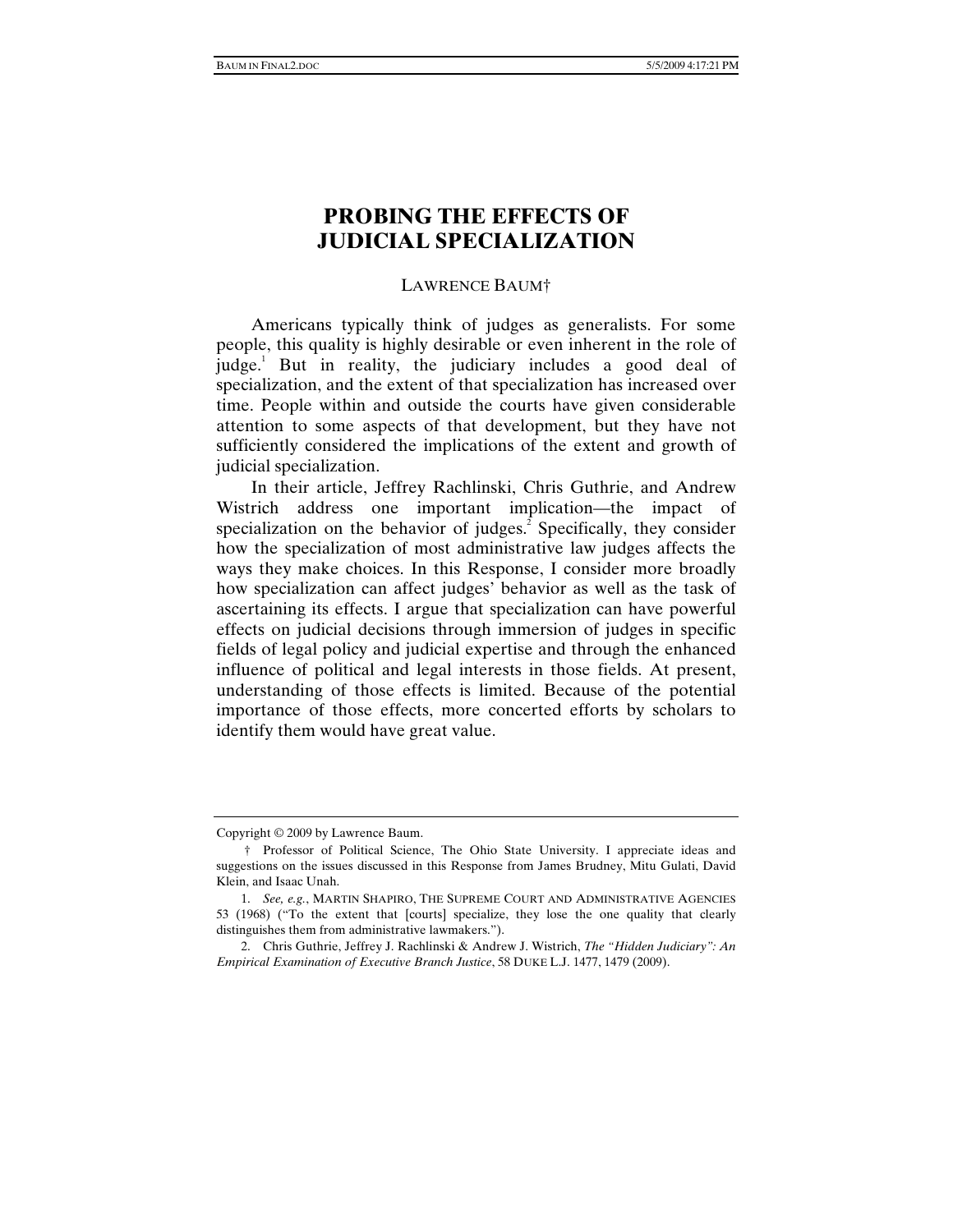### I. THE RACHLINSKI, GUTHRIE, AND WISTRICH STUDY

Rachlinski, Guthrie, and Wistrich (the authors) have carried out a series of well-designed experimental studies in which they analyze the cognitive processes of judges as decisionmakers.<sup>3</sup> To oversimplify a theoretical formulation and set of findings that are both rich and complex, the authors have found that judges are susceptible to the same imperfections in reasoning as other people: essentially, they rely heavily on intuitive thinking (as distinguished from deliberative thinking). Intuitive thinking has some advantages for decisionmaking, but it tends to foster faulty judgments. To take one example, judges are susceptible to "anchoring." One manifestation of anchoring is that simply informing judges of a high demand by the plaintiff causes them to award more money than they would without that information.<sup>4</sup>

In most of the authors' research, the participating judges have been generalists, in that they deal with a wide array of cases in their work. But one of their past studies concerned bankruptcy judges,<sup>5</sup> who are certainly specialists. In the parts of the bankruptcy study that were comparable with the authors' research on generalist judges, they found similar reliance on intuitive thinking. In the parts of the study for which there were no directly comparable findings on generalist judges, however, the bankruptcy judges did well in disregarding considerations that would detract from the quality of decisionmaking. This result left open the possibility that the specialization of bankruptcy judges improves the processes by which they reach decisions. On the other hand, bankruptcy judges with more experience in the job did not differ substantially from less experienced judges. This finding suggests that time spent in the role

<sup>3.</sup> *E.g.*, Chris Guthrie, Jeffrey J. Rachlinski & Andrew J. Wistrich, *Blinking on the Bench: How Judges Decide Cases*, 93 CORNELL L. REV. 1, 29–42 (2007) [hereinafter Guthrie et al., *Blinking on the Bench*] (offering ways that the judicial system can encourage judges to think deliberatively); Chris Guthrie, Jeffrey J. Rachlinski & Andrew J. Wistrich, *Inside the Judicial Mind*, 86 CORNELL L. REV. 777, 780–84 (2001) [hereinafter Guthrie et al., *Inside the Judicial Mind*] (exploring the impact of cognitive illusions on judicial decisions empirically); Andrew J. Wistrich, Chris Guthrie & Jeffrey J. Rachlinski, *Can Judges Ignore Inadmissible Information: The Difficulty of Deliberately Disregarding*, 153 U. PA. L. REV. 1251, 1258–59 (2005) (discussing judges' inability to ignore inadmissible information).

 <sup>4.</sup> Guthrie et al., *Blinking on the Bench*, *supra* note 3, at 19–21.

 <sup>5.</sup> Jeffrey J. Rachlinski, Chris Guthrie & Andrew J. Wistrich, *Inside the Bankruptcy Judge's Mind*, 86 B.U. L. REV. 1227, 1230 (2006) (using bankruptcy judges as a case study to examine the impact of specialization on judicial decisions).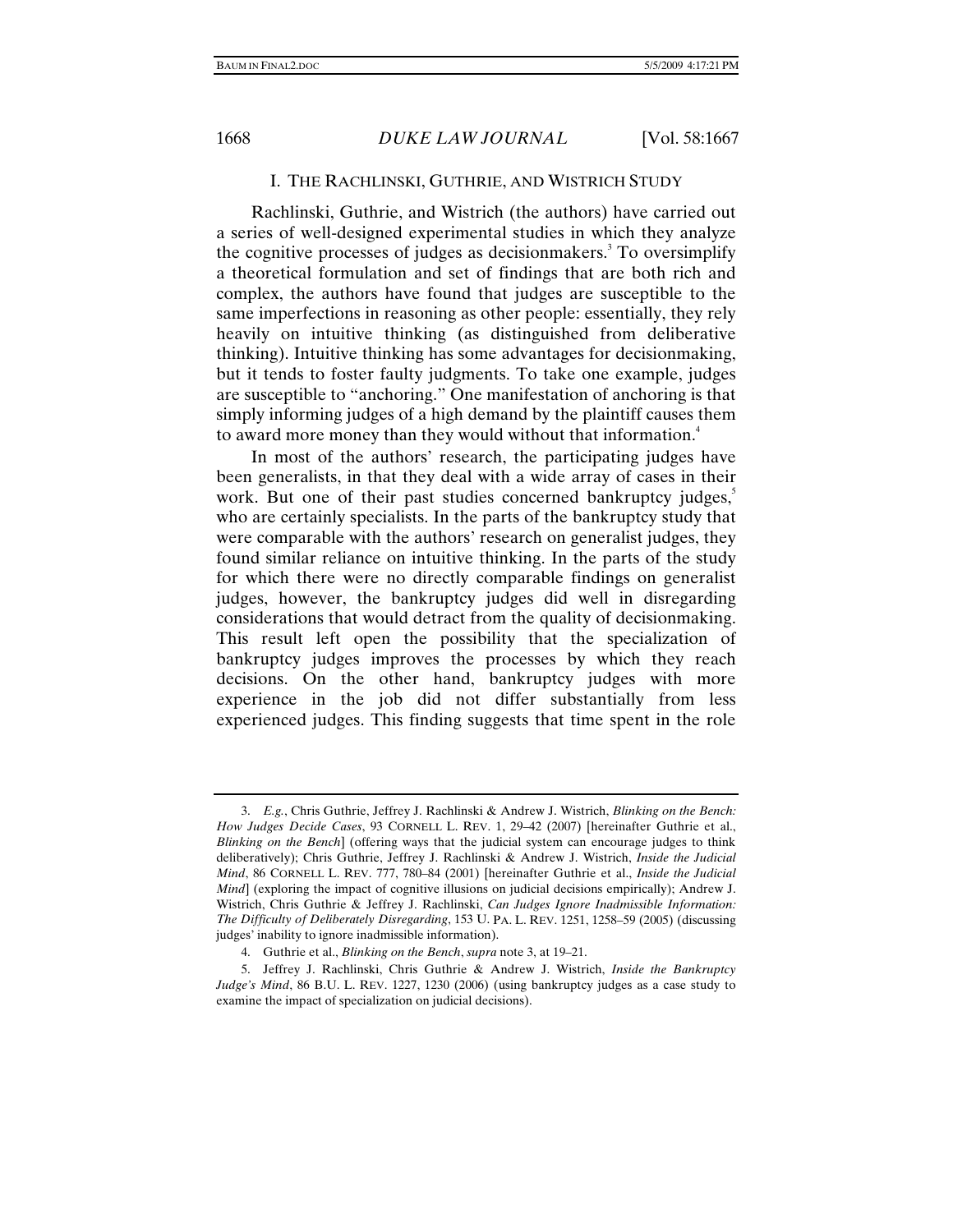of a specialized judge does not affect the decisionmaking processes that the study analyzed.<sup>6</sup>

The authors' article for this Symposium examines another set of judges—administrative law judges. As they point out, these judges are quite important because of their large numbers and thus the volume of cases that they decide at the state and federal levels.<sup>7</sup> Moreover, as controversies over the work of federal immigration judges suggest,<sup>8</sup> their decisions help to shape policy on major issues.

Many, probably most, administrative law judges are specialists in the work of a single administrative agency, $\degree$  so a study of their decisionmaking provides another vantage point on judging by specialists. Further, as the authors point out, administrative law judges who work within a single agency are more accountable for their decisions than are judges within the judicial branch. As a consequence, they receive a relatively large volume of feedback on their performance. $10$  Thus, comparison of administrative law judges with generalist judges in the judicial branch provides a means to probe the impact of both accountability and specialization on judgment.

The authors' findings on administrative law judges are similar to the findings of their studies of generalist judges. $11$  Although most of the judges in this study were specialists in a particular subject matter, for the most part they engaged in the same intuitive decisionmaking as the nonspecialists who participated in earlier studies. Thus this study provides evidence that specialization does not have a substantial effect on how judges think through their choices.

There is an unavoidable limitation to this study and the other studies that the authors have carried out. Like experimental research in general, their work maximizes internal validity, but with a potential

<sup>6.</sup> *See id.* at 1256–59 ("[T]he bankruptcy judges performed much like the generalist judges we have previously studied.").

<sup>7.</sup> *See* Guthrie et al., *supra* note 2, at 1479.

<sup>8.</sup> *See, e.g.*, Jaya Ramji-Nogales, Andrew I. Schoenholtz & Phillip G. Schrag, *Refugee Roulette: Disparities in Asylum Adjudication*, 60 STAN. L. REV. 295, 302 (2007); Nina Bernstein, *New York's Immigration Courts Lurch Under a Growing Burden*, N.Y. TIMES, Oct. 8, 2006, at A1; Pamela A. MacLean, *Immigration Bench Plagued by Flaws*, NAT'L L.J., Feb. 6, 2006, at 1.

<sup>9.</sup> *See* Guthrie et al., *supra* note 2, at 1478.

<sup>10.</sup> *See id.* at 1483–91.

<sup>11.</sup> *See id.* at 1480.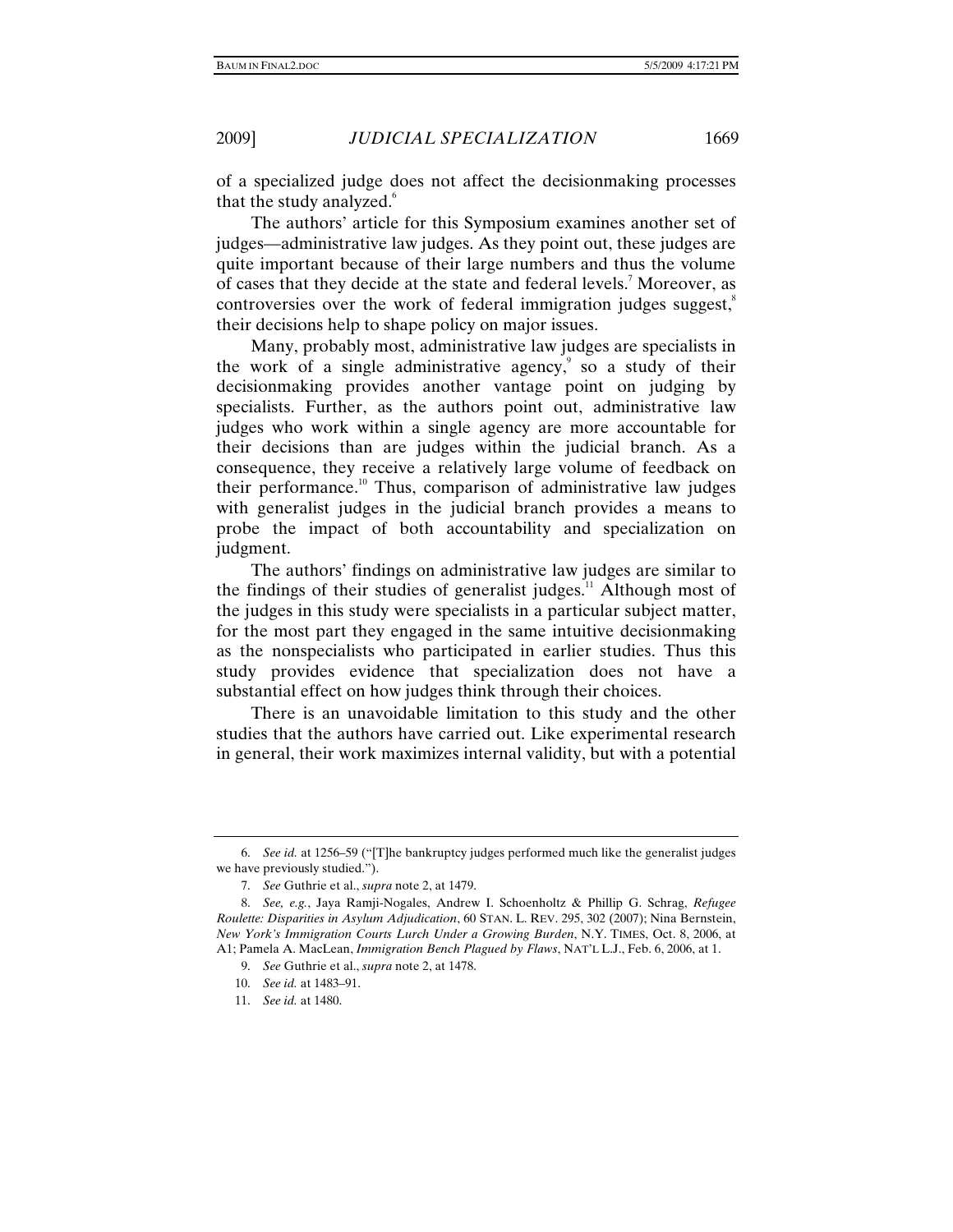cost in external validity.<sup>12</sup> In other words, the experimental setting allows researchers to control or exclude influences on behavior other than those in which they are interested, but that setting differs from the situations in which the behavior that interests researchers actually occurs. More specifically, the authors asked judges to carry out decisionmaking tasks in a context different from the one in which they decide actual cases. For one thing, judges often have more time to reach decisions than the experimental setting provides. Another difference is that judges ordinarily make decisions after hearing from both sides, so that they get multiple and competing perspectives on the questions they resolve. Moreover, in the study of administrative law judges, the wide range of specialties for those judges made it impossible to give them decisionmaking tasks in the experiment that matched their fields of specialization. (The authors did match tasks to specialization in the bankruptcy study.)<sup>13</sup> Thus, extrapolating from the study findings to judicial decisionmaking requires caution.

This caution, however, should not obscure the importance of the authors' findings in the study of administrative law judges and its predecessors. Those findings serve as a reminder that, despite their training and experience, judges are not immune from the imperfections in reasoning that are widespread in the general population. Even if judges make their actual decisions under conditions that reduce those imperfections, it is implausible that the imperfections disappear altogether when judges are on the bench. Moreover, some common attributes of decisionmaking in trial courts—the large number of decisions that are made quickly under considerable pressure—may actually foster reliance on intuitive processes.

The authors' findings also provide a valuable starting point for inquiry into the settings in which judicial decisionmaking takes place. One of the central findings of social psychology is that inherent characteristics of individuals have less impact on their behavior, and situations in which they find themselves have greater impact on behavior, than people generally think.<sup>14</sup> Some structures and procedures for decisionmaking reduce imperfections in decision

<sup>12.</sup> *See* Leonie Huddy, *Crossing the Methodological and Disciplinary Divide: Political Stability, Political Change, and Research Method*, *in* POLITICAL PSYCHOLOGY 271, 273–74 (Kristen Renwick Monroe ed., 2002).

<sup>13.</sup> *See* Rachlinski et al., *supra* note 5, at 1260–65.

<sup>14.</sup> *See* LEE ROSS & RICHARD E. NISBETT, THE PERSON AND THE SITUATION: PERSPECTIVES OF SOCIAL PSYCHOLOGY 3–4 (1991).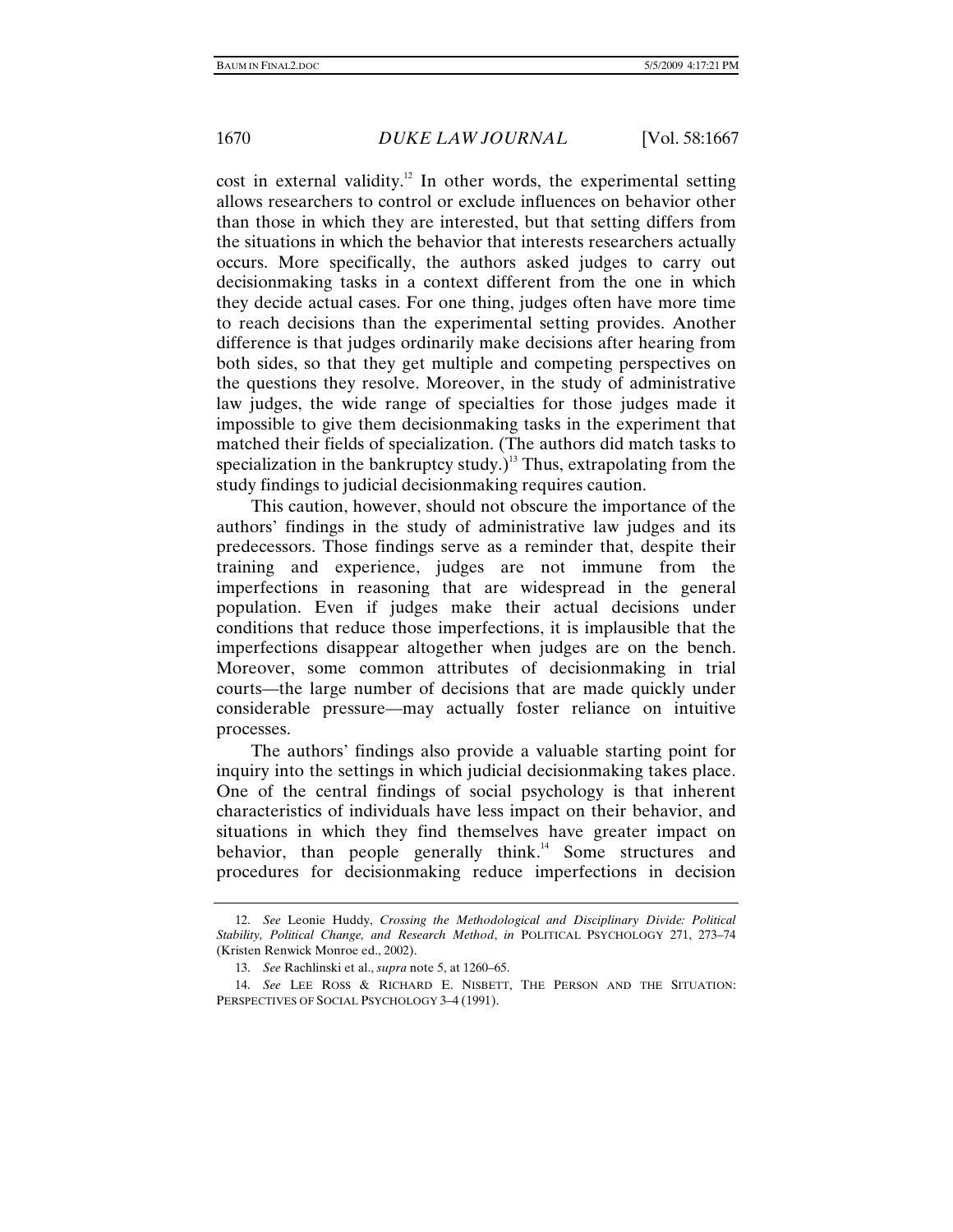processes more effectively than others.15 In the institutional design of courts, one goal should be to identify mechanisms that foster effective decisionmaking.

One mechanism that might improve judicial decisionmaking is specialization of judges. Indeed, many commentators have advocated specialization as a means to improve judicial decisionmaking.<sup>16</sup> The findings of the authors' studies of bankruptcy judges and administrative law judges provide significant evidence, perhaps unsurprising, that the basic reasoning processes of generalist and specialist judges do not differ fundamentally. But those findings do not preclude the possibility that specialization produces other types of differences in decisionmaking. The extent of the specialization that exists in the American judiciary—an extent greater than is generally recognized—enhances the importance of any differences in decisionmaking that result from specialization.

## II. THE MEANING OF JUDICIAL SPECIALIZATION

An inquiry into judicial specialization must begin by considering what that term means. Specialization in any area of human activity has multiple facets.<sup>17</sup> For instance, restricting a court's jurisdiction to a particular geographical area represents one form of specialization. Even within the category that can be called functional specialization, $\frac{18}{18}$ all judges—or at least all those who serve full-time—are specialized simply by doing the job of a judge. When people refer to specialization in the judiciary, they usually mean another form of functional specialization, defined in terms of case type. Generalist judges hear a wide range of cases; specialists hear a narrow range.<sup>19</sup>

<sup>15.</sup> *See* Guthrie et al., *Blinking on the Bench*, *supra* note 3, at 29–43.

<sup>16.</sup> *See* sources cited *infra* note 32.

<sup>17.</sup> *See* HERBERT A. SIMON, ADMINISTRATIVE BEHAVIOR: A STUDY OF DECISION-MAKING PROCESSES IN ADMINISTRATIVE ORGANIZATIONS 28–35 (2d ed. 1961).

 <sup>18.</sup> I use the term functional specialization to refer to specialization on the basis of the type of work that people do. *See id.* at 21.

 <sup>19.</sup> Subject matter specialization can be defined in terms of cases as well as judges. Specialization by judges, the more familiar dimension, concerns the extent to which judges focus on narrow sets of cases. The other dimension, which may be called concentration of cases, concerns the extent to which a particular type of case is decided by a narrow set of judges. *See* Lawrence Baum, *Judicial Specialization, Litigant Influence, and Substantive Policy: The Court of Customs and Patent Appeals*, 11 LAW & SOC'Y REV. 823, 826–27 (1977); Richard L. Revesz, *Specialized Courts and the Administrative Lawmaking System*, 138 U. PENN. L. REV. 1111, 1121– 30 (1990). Concentration of cases can be consequential for judicial decisionmaking, but in this Response, I focus on specialization by judges.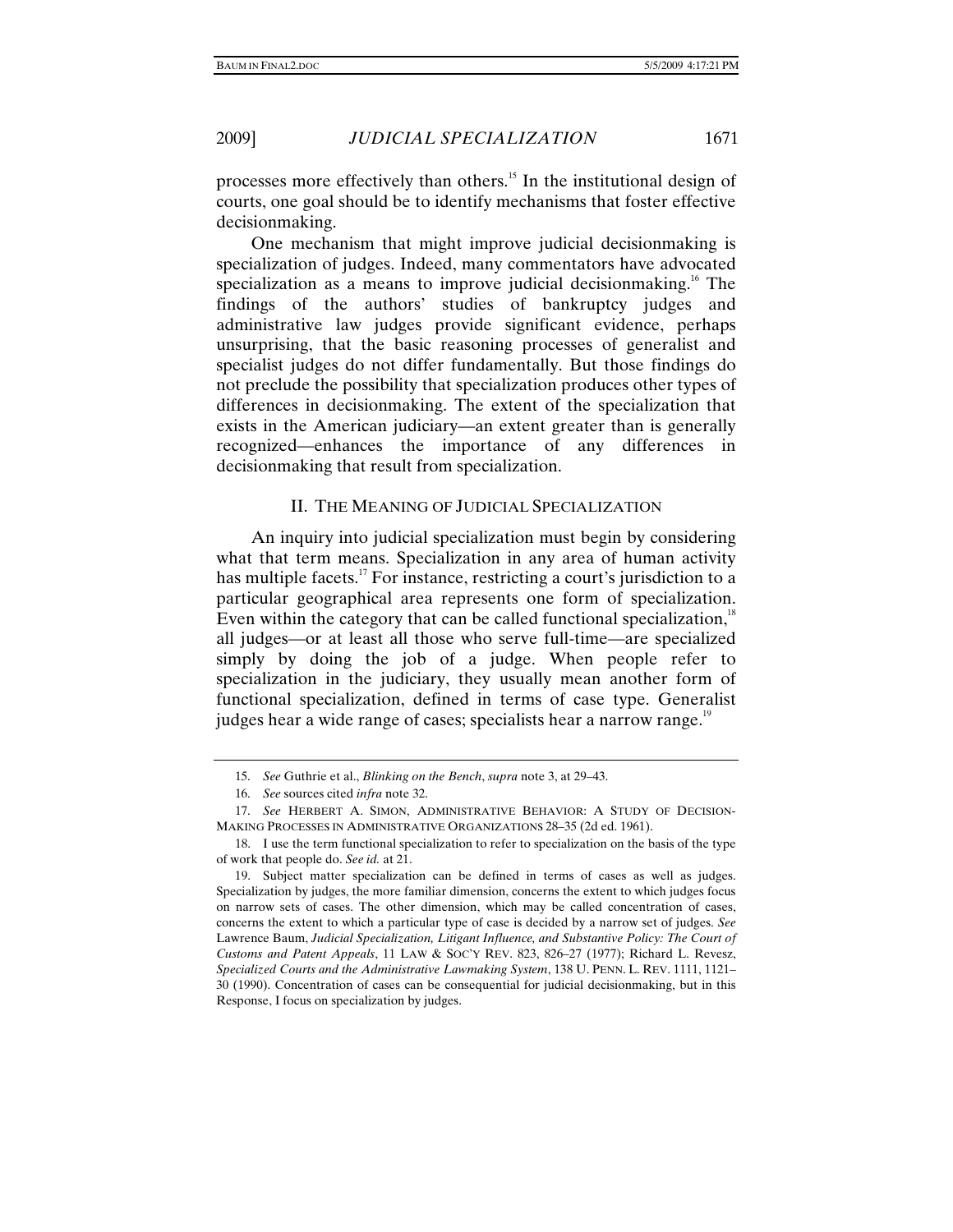I refer to "judges" rather than "courts" because the judge is the appropriate unit to consider. To the extent that specialization by case type affects what courts do, it is primarily because individual judges do work that has only a limited range in its subject matter. One implication of the distinction between courts and judges is that organization charts of court systems may be misleading about the extent and form of specialization. The state and federal court systems have a good many courts that are formally specialized.<sup>20</sup> But there is a good deal of specialization within state trial courts that statewide organization charts do not disclose.<sup>21</sup> In large trial courts, judges are often assigned to hear specific types of cases rather than the full range of cases that fall within the court's jurisdiction. The extent of that form of specialization has grown with the movement to establish entities that participants and commentators have called problemsolving courts, such as drug courts, mental health courts, and domestic violence courts.<sup>22</sup> Largely because of this specialization

 <sup>20.</sup> A partial list of existing and former specialized federal courts is at the website of the Federal Judicial Center. Fed. Judicial Ctr., Courts of the Federal Judiciary, http://www.fjc. gov/public/home.nsf/hisc (last visited Feb. 24, 2009). Organization charts of the state court systems are presented in COURT STATISTICS PROJECT, NAT'L CTR. FOR STATE COURTS, STATE COURT CASELOAD STATISTICS, 2007, at 16–67 (2008), *available at* http://www.ncsconline. org/D\_Research/csp/2007\_files/Introduction%20to%20State%20Court%20Caseload%20Statist ics.pdf.

 <sup>21.</sup> For instance, the organization chart of the Illinois courts portrays a single trial court, the Circuit Court. COURT STATISTICS PROJECT, *supra* note 20, at 29. But the Circuit Court of Cook County is divided into divisions and departments that hear specific types of cases. STATE OF ILLINOIS, CIRCUIT COURT OF COOK COUNTY: AN INFORMATIONAL GUIDE 3–6 (rev. ed. 2009), *available at* http://www.cookcountycourt.org/publications/pdf/Informational-Guide.pdf. Both the Circuit Court of Cook County and its predecessors also have created some specialized courtrooms for specific types of criminal offenses or defendants, even prior to the development of problem-solving courts. *See* ALFRED R. LINDESMITH, THE ADDICT AND THE LAW 90–93 (1965) (drug court); MICHAEL WILLRICH, CITY OF COURTS: SOCIALIZING JUSTICE IN PROGRESSIVE ERA CHICAGO 119–240 (2003) (domestic relations court, morals court, and boys' court); Leslie Baldacci, *200 Defendants Come and Go Daily in Gun Court*, CHI. SUN-TIMES, Dec. 21, 1992, at 7 (gun court). There is a degree of unofficial specialization in the federal courts, primarily through case and opinion assignment. On opinion assignment, see Edward K. Cheng, *The Myth of the Generalist Judge*, 61 STAN. L. REV. 519, 526 (2008).

 <sup>22.</sup> Problem-solving courts have been defined in different ways. According to one scholar, "the essential ingredients are enhanced judicial oversight, lengthier case management (including post-sentencing supervision), and a general philosophy of restorative rather than retributive justice." Jeffrey A. Butts, *Introduction: Problem-Solving Courts*, 23 L. & POL'Y 121, 121 (2001). A participant in the movement to establish problem-solving courts says of initiatives to establish problem-solving courts that "they all seek to use the authority of courts to address the underlying problems of individual litigants, the structural problems of the justice system, and the social problems of communities." Greg Berman, *"What is a Traditional Judge Anyway?" Problem Solving in the State Courts*, 84 JUDICATURE 78, 78 (2000). On types of problem-solving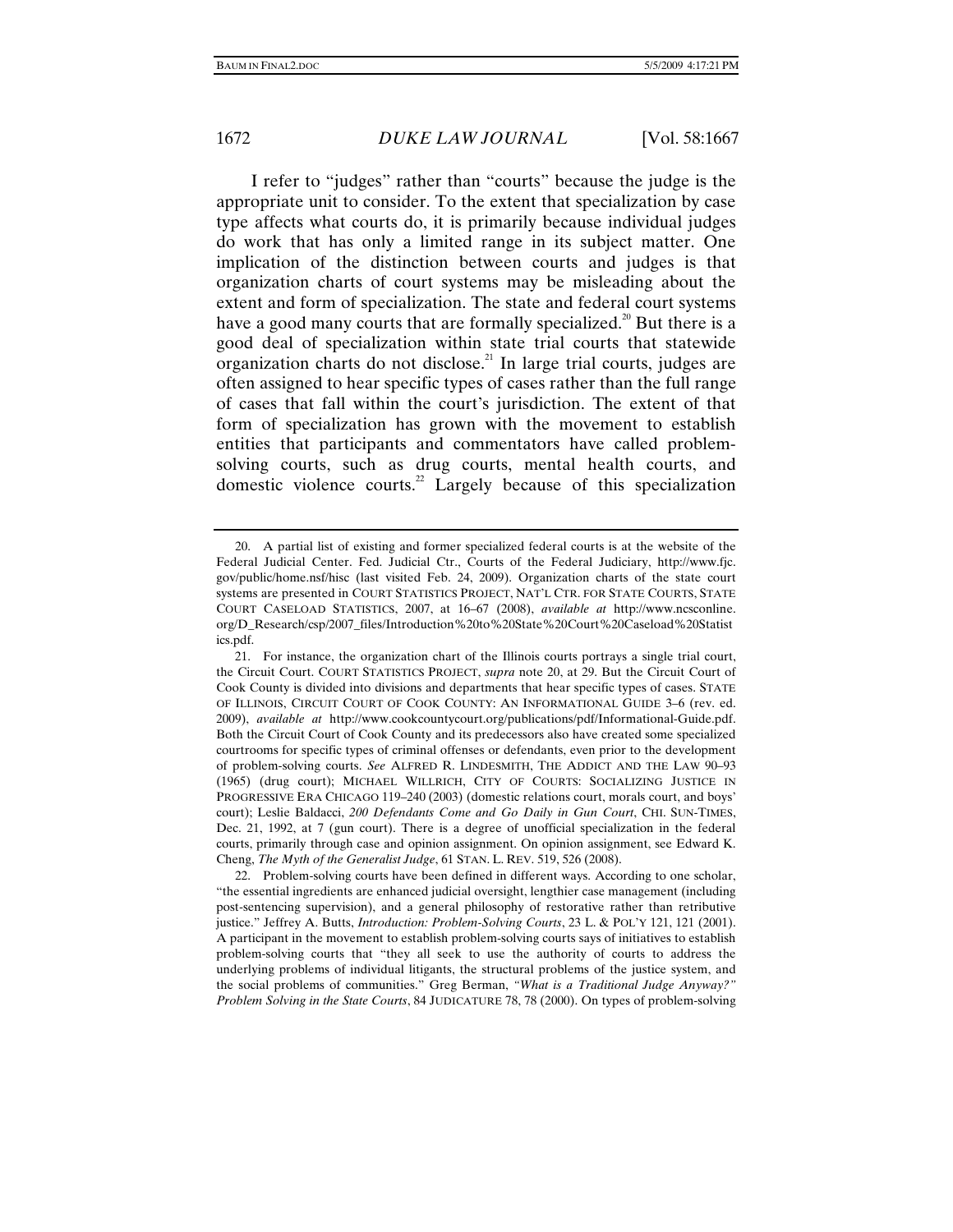within courts, a substantial proportion of American judges each hear a relatively narrow subset of the cases that come to the courts.

Judicial specialization takes different forms, and I should make several distinctions. The first is between long-term and short-term specialization. Some judges have permanent assignments to particular types of cases, including, by definition, judges who serve on specialized courts. Bankruptcy judges hear only bankruptcy cases so long as they retain their positions. In contrast, within state courts, judges often are assigned to particular types of cases for specified or unspecified periods, moving from one subject matter to another over  $time<sup>23</sup>$  The effects of specialization on judges' decision making processes are probably greater when judges are permanently assigned to a particular class of cases. Among other things, judges' awareness that they will continue to hear the same types of cases for a long period can affect their thinking.

The second distinction is between full-time and part-time specialization. Judges who serve solely on specialized courts hear only cases within the jurisdiction of those courts, and judges who specialize within state trial courts usually focus on a single type of case for some period of time. In contrast, some judges move back and forth between a broad docket and a narrower one. This has been true of some of the specialized federal courts, such as the Foreign Intelligence Surveillance Court, whose judges are drawn from the district courts and courts of appeals as needed.<sup>24</sup> Similarly, some state trial judges devote only part of their time to the specialized dockets of problemsolving courts such as mental health courts and homeless courts because those dockets do not include enough business to occupy

courts, see GREG BERMAN & JOHN FEINBLATT, GOOD COURTS: THE CASE FOR PROBLEM-SOLVING JUSTICE 8–9, 190–95 (2005); Pamela M. Casey & David B. Rottman, *Problem-Solving Courts: Models and Trends*, 26 JUST. SYS. J. 35, 36–49 (2005).

 <sup>23.</sup> On assignment practices and rotation of assignments in the Circuit Court of Cook County (Illinois), see Herbert Jacob, *The Governance of Trial Judges*, 31 LAW & SOC'Y REV. 3, 10–15 (1997).

 <sup>24.</sup> Past examples include the Emergency Court of Appeals (which heard cases involving price controls during and after World War II), the Temporary Emergency Court of Appeals (which heard cases involving price controls and other economic regulations in the 1970s and 1980s), the Special Court, Regional Rail Reorganization Act (which heard cases growing out of the reorganization of freight railroads in the Northeast), and the Special Counsel Panel (which chose special counsel to investigate criminal matters in the executive branch). These courts are discussed in Theodore W. Ruger, *The Judicial Appointment Power of the Chief Justice*, 7 U. PA. J. CONST. L. 341, 359–67 (2004). On the establishment of the special court under the Regional Rail Reorganization Act of 1973, see Reg'l Rail Reorganization Act Cases, 419 U.S. 102, 102–03 (1974).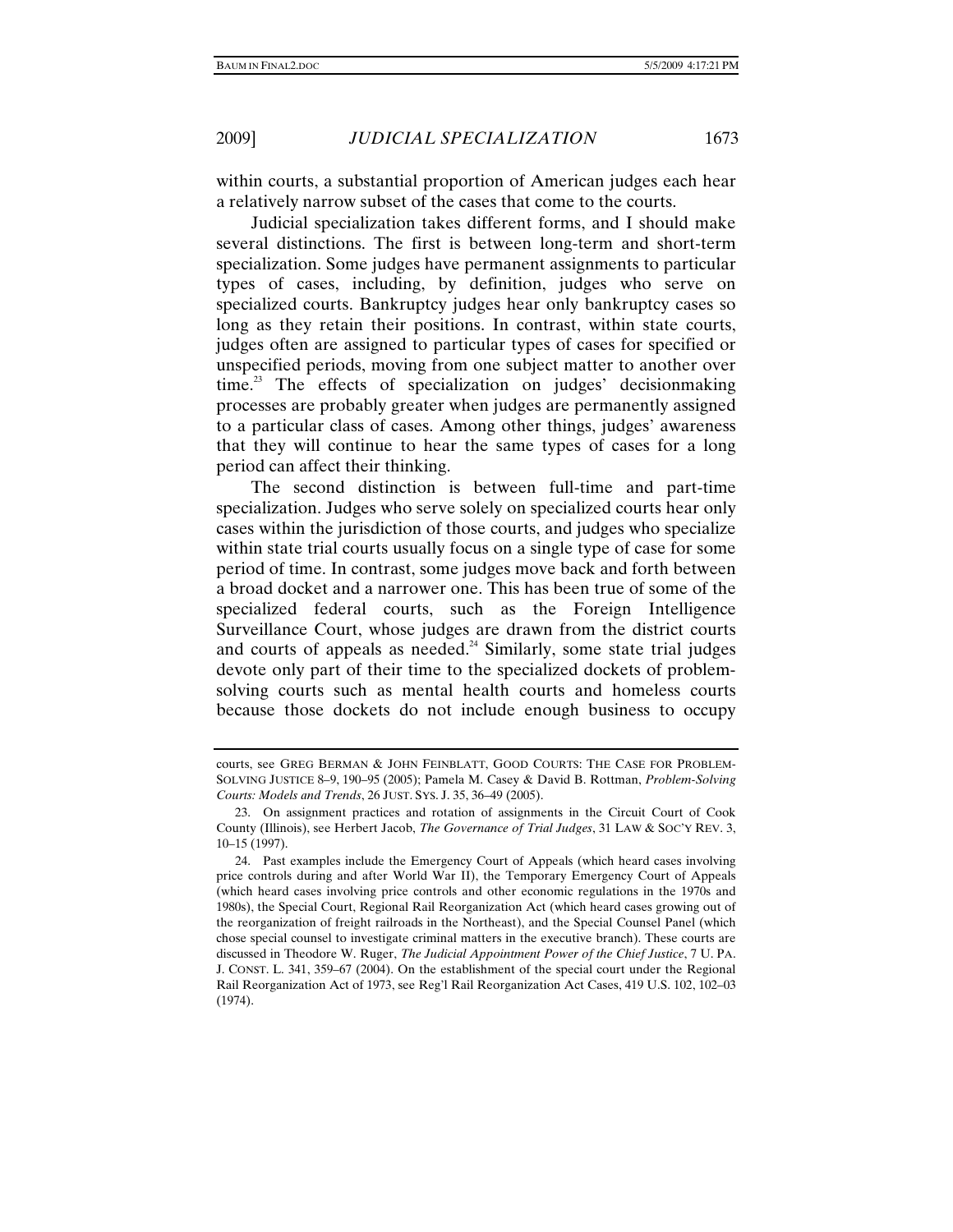judges full time. Even if a judge focuses on a particular subject matter for only one court session a month,<sup>25</sup> that focus can shape how a judge approaches cases. But a full-time specialization has greater potential to influence that approach.

The third distinction concerns the breadth of the cases that a specialized court or a subunit of that court hears. Specialization by judges is not a dichotomy. Rather, it falls along a continuum. There is room for disagreement about the relative breadth of different sets of cases, but clearly some specialized judges hear a wider array of cases than others. The public law jurisdiction of the Pennsylvania Commonwealth Court<sup>26</sup> and the "hodge-podge"<sup>27</sup> jurisdiction of the Court of Appeals for the Federal Circuit are considerably broader than the jurisdiction of the United States Tax Court. A judge who hears a full range of criminal cases and no civil cases is a specialist, but not to the same degree as a judge who hears only cases in which defendants are charged with domestic violence. The extent of any effects of specialization should vary with the breadth of a judge's specialized field.

A final distinction concerns specialization within criminal law. Subject matter specialization in that field can be similar to specialization in other fields in that it is based on case type. But in criminal law, some courts specialize by defendant type.<sup>28</sup> The most widespread examples of specialization by defendant type are juvenile courts. Other defendant-defined courts include homeless courts,<sup>29</sup> mental health courts, $30$  and drug courts that deal with an array of offenses allegedly committed by people who are addicted to drugs

 <sup>25.</sup> At least for several years, the San Diego Homeless Court met once a month. Charlie LeDuff, *Lifting Hurdles as the Homeless Rebound*, N.Y. TIMES, Dec. 29, 2004, at A14.

<sup>26.</sup> *See* David W. Craig, *The Court for Appeals—and Trials—of Public Issues: The First 25 Years of Pennsylvania's Commonwealth Court*, 4 WIDENER J. PUB. L. 321, 323 (1995).

 <sup>27.</sup> Diane P. Wood, Judge, U.S. Court of Appeals for the Seventh Circuit, Generalist Judges in a Specialized World, Speech at the Eighth Annual Judge Irving L. Goldberg Lecture Series (Feb. 11, 1997), *in* 50 SMU L. REV. 1755, 1765 (1997).

 <sup>28.</sup> The Court of Federal Claims may also be considered a specialist by (civil) defendant type because it hears only cases brought against the federal government.

 <sup>29.</sup> The prototype for homeless courts is the San Diego Homeless Court, established in 1989 primarily to serve the needs of homeless military veterans. *See* Tony Perry, *Homeless Court Offers New Hope for the Down and Out*, L.A. TIMES, May 1, 2000, at A3.

 <sup>30.</sup> The first mental health court was established in Broward County (Fort Lauderdale), Florida, in 1997. *See* GINGER LERNER-WREN, NAT'L CTR. STATE COURTS, BROWARD'S MENTAL HEALTH COURT: AN INNOVATIVE APPROACH TO THE MENTALLY DISABLED IN THE CRIMINAL JUSTICE SYSTEM 2 (2000), *available at* http://www.ncsconline.org/WC/Publications/ KIS\_ProSol\_Trends99-00\_FlaMentalPub.pdf.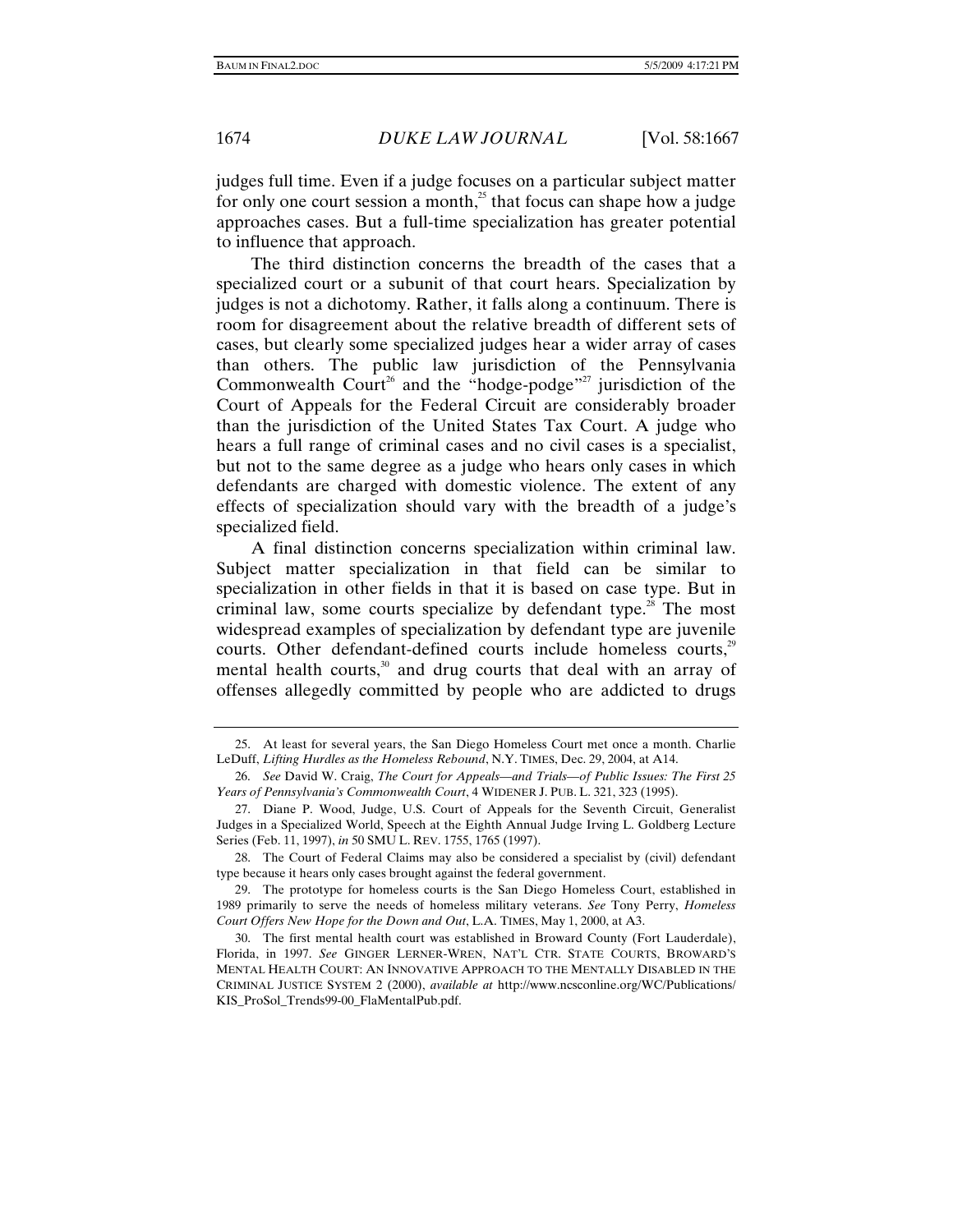(rather than with drug offenses).<sup>31</sup> It is not clear how specialization by subject matter and by defendant type might differ in their effects, but there is a potential for substantial differences.

In a relatively brief analysis of the potential effects of judicial specialization, it is impossible to take these distinctions fully into account. But it is important to keep these distinctions in mind, because any generalizations about the effects of specialization apply more accurately to some forms of specialization than to others.

# III. THE POTENTIAL EFFECTS OF SPECIALIZATION

Advocates of judicial specialization regularly cite what they see as the benefits of specialization for courts' work, $32$  benefits that they usually label as efficiency, expertise, and uniformity. Uniformity refers to minimizing conflicts in interpretations of the law. To the extent that specialization brings uniformity, that effect results from reducing the number of judges who decide cases in a field of law rather than from reducing the range of cases that particular judges hear.<sup>33</sup> In contrast, commentators who associate efficiency and expertise with specialization expect it to result from judges' focus on relatively narrow sets of cases, the dimension of specialization on which this Response focuses. Of course, perceptions of those benefits are largely responsible for the general movement toward specialization in government and society.<sup>34</sup>

 <sup>31.</sup> The first drug court of this type was established in Miami in 1989. *See* Michael Isikoff & William Booth, *Miami "Drug Court" Demonstrates Reno's Unorthodox Approach*, WASH. POST, Feb. 20, 1993, at A1; Ronald Smothers, *Miami Tries Treatment, Not Jail, in Drug Cases*, N.Y. TIMES, Feb. 19, 1993, at A6.

<sup>32.</sup> *See, e.g.*, STEPHEN H. LEGOMSKY, SPECIALIZED JUSTICE: COURTS, ADMINISTRATIVE TRIBUNALS, AND A CROSS-NATIONAL THEORY OF SPECIALIZATION 7–19 (1990); Harold H. Bruff, *Specialized Courts in Administrative Law*, 43 ADMIN. L. REV. 329, 330–31 (1991); David P. Currie & Frank I. Goodman, *Judicial Review of Federal Administrative Action: Quest for the Optimum Forum*, 75 COLUM. L. REV. 1, 63–68 (1975); Rochelle Cooper Dreyfuss, *Specialized Adjudication*, 1990 BYU L. REV. 377, 377–78; Ellen R. Jordan, *Specialized Courts: A Choice?*, 76 NW. U. L. REV. 745, 747–48 (1981); Daniel J. Meador, *An Appellate Court Dilemma and a Solution Through Subject Matter Organization*, 16 U. MICH. J.L. REFORM 471, 481–82 (1983); Sarang Vijay Damle, Note, *Specialize the Judge, Not the Court: A Lesson from the German Constitutional Court*, 91 VA. L. REV. 1267, 1275–79 (2005).

 <sup>33.</sup> For a discussion regarding the distinction between these two dimensions of specialization, see *supra* note 19.

 <sup>34.</sup> For descriptions of these perceived benefits, see, for example, SIMON, *supra* note 17, at 10, 20; ADAM SMITH, AN INQUIRY INTO THE NATURE AND CAUSES OF THE WEALTH OF NATIONS 1–60 (R.H. Campbell et al. eds., Oxford Univ. Press 1976) (1776).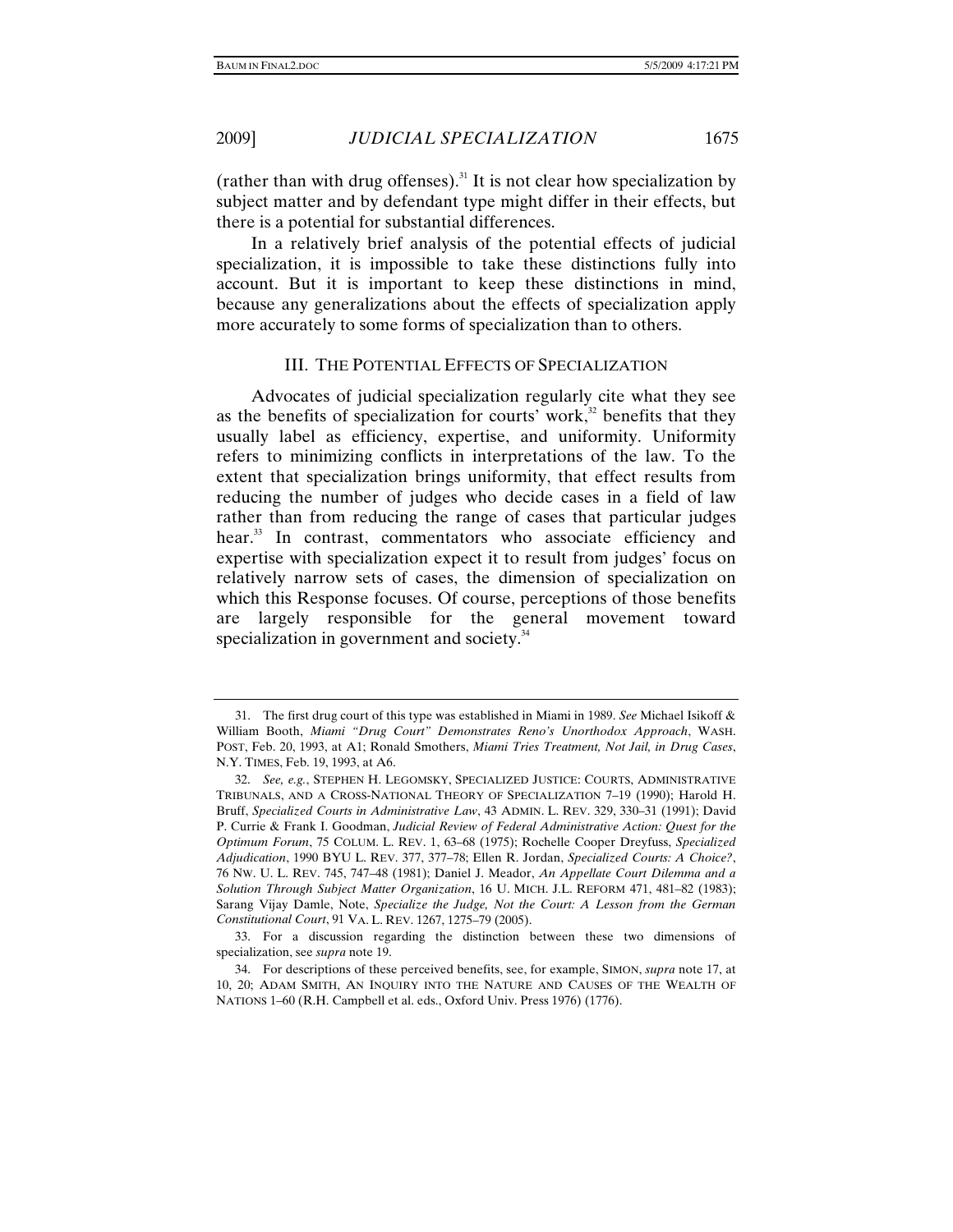Efficiency is fairly straightforward. Repeating similar tasks may enhance efficiency by allowing people to develop routines and giving them greater familiarity with their tasks. Thus it seems reasonable to assume that judges who hear only cases involving international trade law process those cases more quickly than judges who hear only occasional international trade cases. Specialization in the judiciary might create certain inefficiencies, because parties would need to litigate jurisdictional boundaries and specialized courts might have too few cases to fully utilize their judges' time. But these inefficiencies have nothing to do with the effects of specialization on judges' thinking, so they can be left aside.

Expertise is not so straightforward. Efficiency is a result; in contrast, expertise is an attribute that might produce certain results. For one thing, any gains in efficiency that result from specialization are partly the product of judges' gaining expertise through concentration on a particular subject matter. What commentators generally mean when they talk about expertise seems to be the possibility that expertise will enhance the quality of court decisions: more expert judges, who know more about the field in which they are deciding cases, are more likely to get decisions right. Commentators make that argument most fervently about fields of law in which they think that judges who lack special expertise have difficulty understanding the issues, especially taxes and patents.<sup>35</sup>

Getting decisions right might mean multiple things. In most discussions of expertise and specialization, it implicitly refers to applying the law to the facts properly. Alternatively, it might mean making the decision that best reflects a judge's conception of good public policy. Different as those two meanings are, they share the premise that expertise improves judges' capacities to reach decisions that are consistent with what they are trying to accomplish.

Judges might be chosen to serve on specialized courts on the basis of preexisting expertise. This is the regular practice for the federal Tax Court, staffed by people who specialized in tax law as practitioners.36 Some judges on other specialized courts come to those

<sup>35.</sup> *See, e.g.*, HENRY J. FRIENDLY, FEDERAL JURISDICTION: A GENERAL VIEW 155–59 (1973).

 <sup>36.</sup> For the biographies of sitting and senior Tax Court judges, see U.S. Tax Court, Judges, http://www.ustaxcourt.gov/judges.htm (last visited Feb. 24, 2009).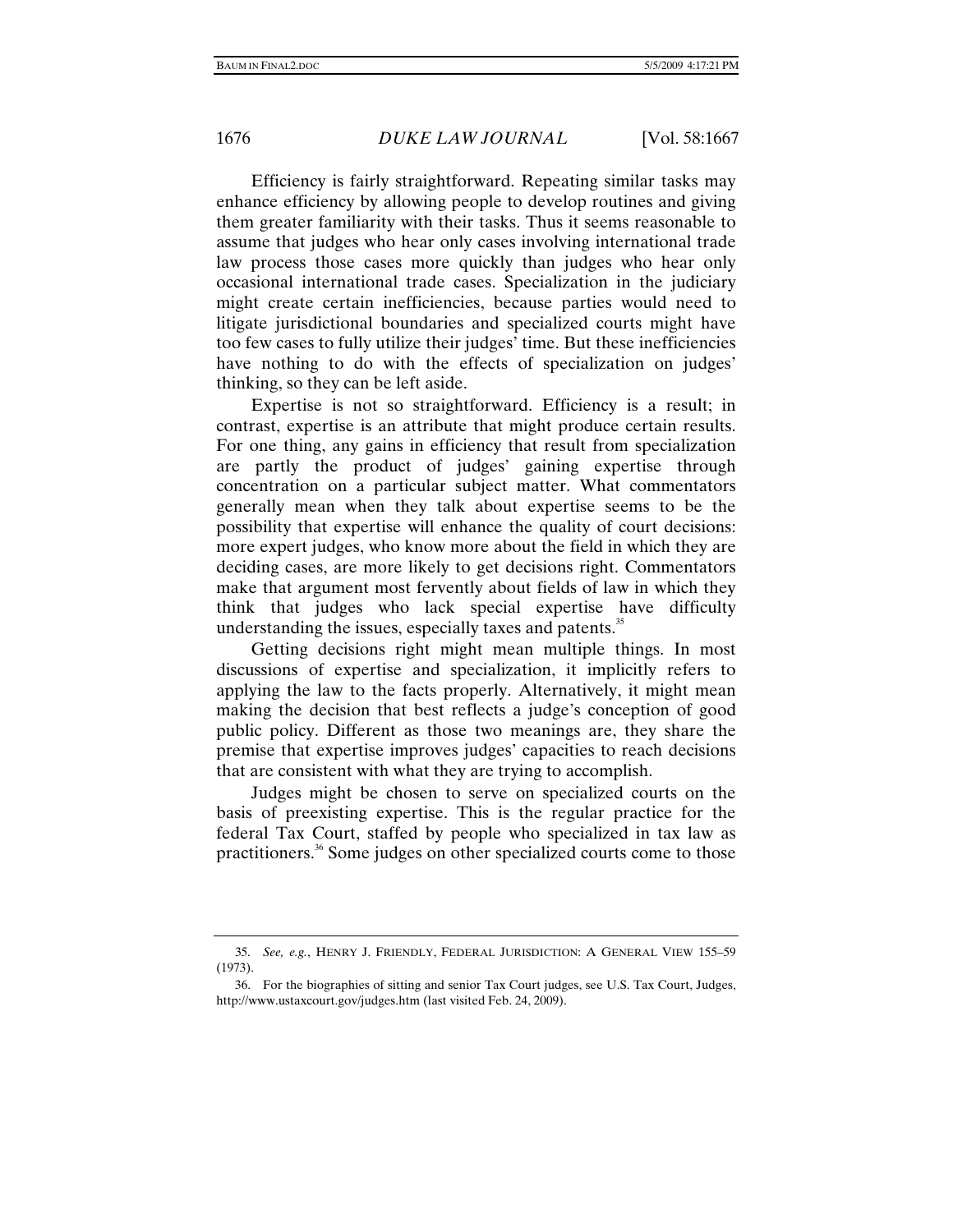courts with relevant backgrounds.<sup>37</sup> If judges lack expertise when they join a court, the expectation is that they will gain it through immersion in the court's work.

It is likely that specialization has some of the positive effects on the quality of decisionmaking that its advocates cite. On the other hand, specialization might have negative effects on quality as well.<sup>38</sup> Both the potential positive and negative effects of judicial specialization should be put in a broader framework—a framework that encompasses the variety of ways that specialization in a particular subject matter can affect how judges make decisions and, ultimately, the substance of their decisions. These effects fall into two categories: first, effects relating to judges' immersion in a particular field and judicial expertise, and second, effects relating to the influence of interest groups in the specialized field.

The possible positive impact of specialization on efficiency and on the quality of decisionmaking falls in the first category. Three other possible effects of immersion and expertise, actual and selfperceived, are assertiveness, insularity, and stereotyping.

Assertiveness grows out of the self-perception of expertise. Specialized judges who come to a court with experience in the subject matter of their court's work or who develop that experience as judges can be expected to feel greater confidence in their judgment than their generalist counterparts. Because of this confidence, they are likely to be more assertive than generalists in their policymaking. One possibility is that they will be more willing to overturn administrative decisions.39 Another is that they will be more inclined to make sweeping decisions that change policy substantially.

In his classic book on bureaucracy, Anthony Downs cites insularity as another effect of immersion in a narrow field.<sup>40</sup> People come to see the decisions they make from the perspective of the field in which they work and give little weight to other perspectives. This

<sup>37.</sup> *See* Ralph R. Mabey, *The Evolving Bankruptcy Bench: How Are the "Units" Faring?*, 47 B.C. L. REV. 105, 107, 123 (2005) (bankruptcy judges).

<sup>38.</sup> *E.g.*, Currie & Goodman, *supra* note 32, at 68–74; Jordan, *supra* note 32, at 748; Richard A. Posner, *Will the Federal Courts of Appeals Survive Until 1984? An Essay on Delegation and Specialization of the Judicial Function*, 56 S. CAL. L. REV. 761, 783–88 (1983); Revesz, *supra* note 19, at 155–65; Damle, *supra* note 32, at 1281–86.

<sup>39.</sup> *E.g.*, ISAAC UNAH, THE COURTS OF INTERNATIONAL TRADE: JUDICIAL SPECIALIZATION, EXPERTISE, AND BUREAUCRATIC POLICY MAKING 131–70 (1998); Bruff, *supra* note 32, at 332; Currie & Goodman, *supra* note 32, at 71.

 <sup>40.</sup> ANTHONY DOWNS, INSIDE BUREAUCRACY 103–07 (1967).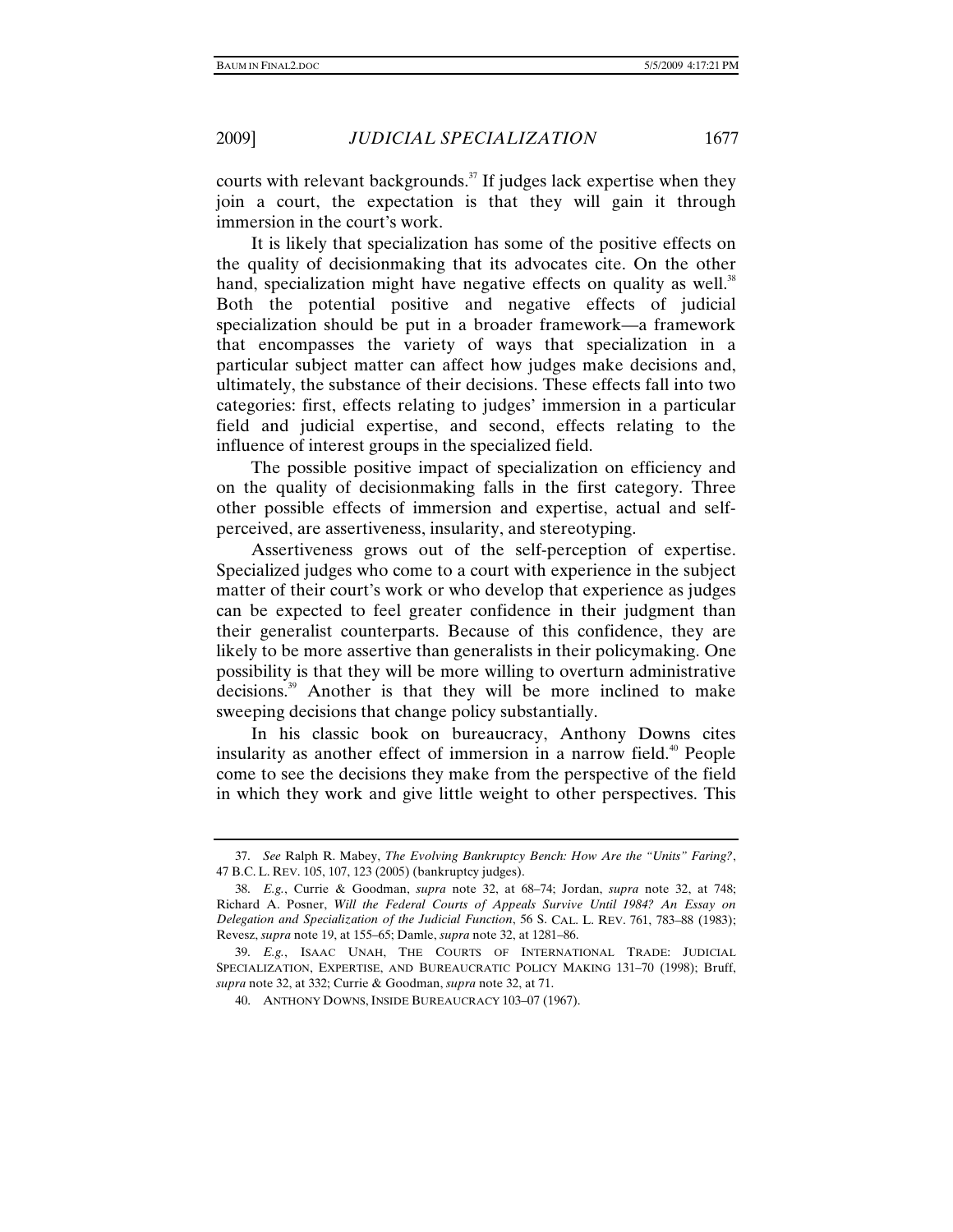tendency can develop in the judiciary as well.<sup> $41$ </sup> One possible manifestation of insularity concerns the authority of higher officials. Within organizations, highly specialized subordinates tend to accord less authority to their superiors than do generalists because they see generalist superiors as less knowledgeable than themselves.<sup>42</sup> Specialized judges might respond in this way to higher courts staffed by generalists. Indeed, this effect appears to have occurred in the relationship between the Supreme Court and the Court of Customs and Patent Appeals (which was folded into the Court of Appeals for the Federal Circuit in  $1982$ ).<sup>43</sup>

Stereotypes are another possible effect of judges' immersion in a particular type of case. If judges hear a succession of similar cases, they may ascribe the attributes of past cases to current cases. The work of the Foreign Intelligence Surveillance Court is a possible example. Although the surveillance court constitutes part-time duty for the federal judges who sit on it, each of those judges typically hears several dozen requests a year for warrants to conduct electronic surveillance. The surveillance court almost never denies these requests, largely because of the lenient statutory requirements for approval,<sup>44</sup> so judges may develop a strong expectation that any given warrant request is justified. If all district judges randomly heard warrant requests, that expectation might not be nearly as strong though even if this were the case, the outcomes might not be much different because of the statutory rules.<sup>45</sup>

In a second category of potential effects, specialization by judges can change the relative success of the political and legal interests that are concerned with the subject matter of court decisions by enhancing the influence of certain interests. Enhanced influence may arise in the selection of judges and in the operation of courts.

<sup>41.</sup> *E.g.*, Jordan, *supra* note 32, at 748; Damle, *supra* note 32, at 1281–83.

 <sup>42.</sup> JAMES Q. WILSON, BUREAUCRACY: WHAT GOVERNMENT AGENCIES DO AND WHY THEY DO IT 91–101 (1989).

<sup>43.</sup> *See* Lawrence Baum, *Specialization and Authority Acceptance: The Supreme Court and Lower Federal Courts*, 47 POL. RES. Q. 693, 693 (1994).

<sup>44.</sup> *See* James E. Meason, *The Foreign Intelligence Surveillance Act: Time for Reappraisal*, 24 INT'L LAW. 1043, 1057 (1990).

 <sup>45.</sup> On the other hand, during the George W. Bush administration the judges on the Foreign Intelligence Surveillance Court demonstrated some independence, and arguably their familiarity with the field helped to foster that independence—or, in the term I have used in this Part, their assertiveness. *See* ERIC LICHTBLAU, BUSH'S LAW: THE REMAKING OF AMERICAN JUSTICE 164–66 (2008).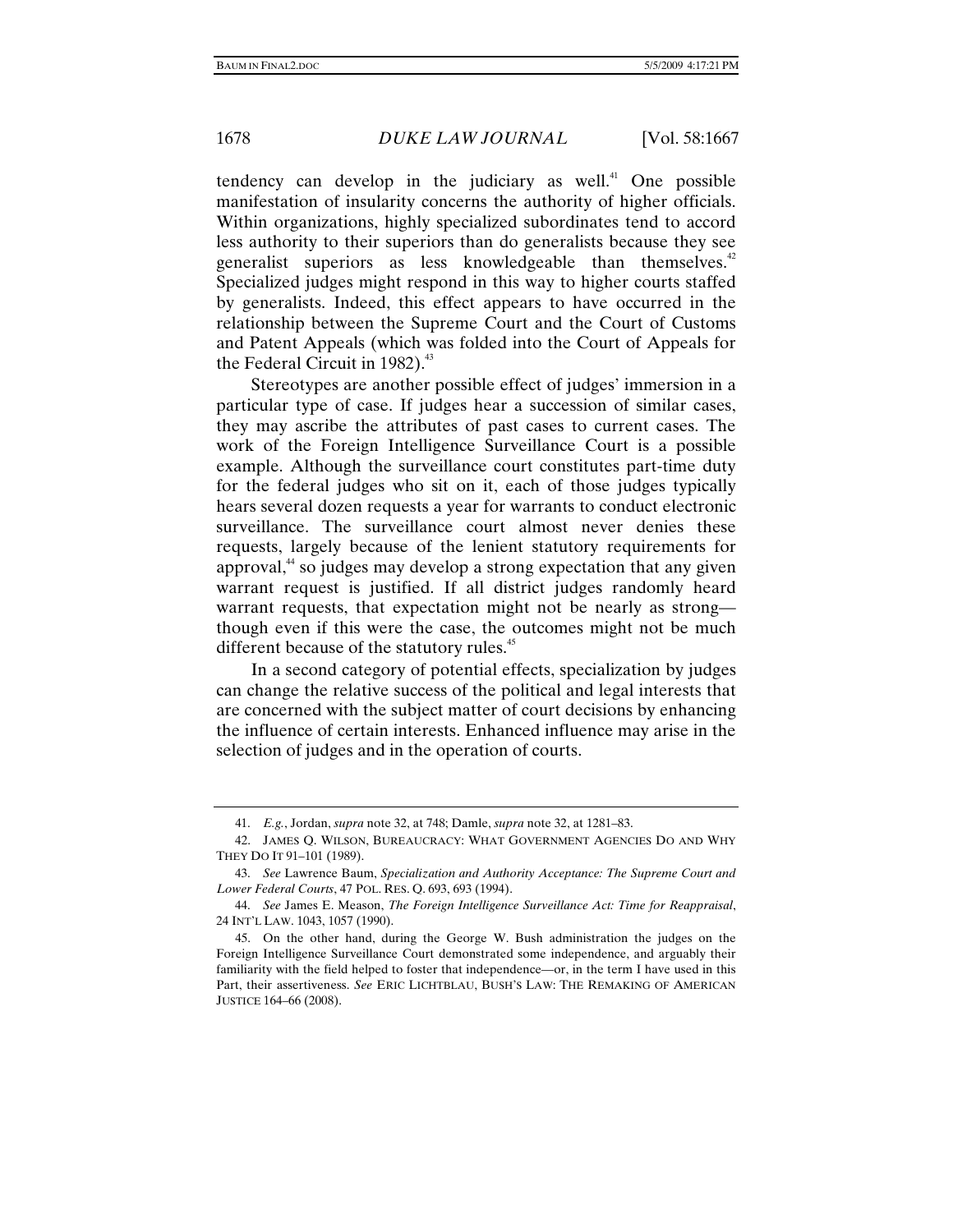In the selection of judges, interest groups that care about case outcomes in a policy area gain a better opportunity to influence the selection process when a court concentrates its efforts on that field.<sup>46</sup> If a court hears only tax cases, then groups that care about tax policy need not compete with their counterparts in other fields when they try to exert influence over the selection of judges for a particular court. Further, their specialization in a court's field of work enhances their legitimacy as participants in the selection process<sup> $47$ </sup>: who knows more than tax lawyers about the qualifications of prospective judges to decide tax cases?

Other mechanisms operate within courts themselves. Interest groups gain a better opportunity to influence judges who hear only a narrow set of cases.<sup>48</sup> The lawyers who come before any court shape the attitudes of judges toward the issues they confront in a field of legal policy. For judges who hear cases only in one field, the specialized bar in that field interacts more frequently with the judges than it would with judges who are generalists. In turn, this interaction allows more chances to help shape judges' thinking. And to the extent that judges benefit from the cooperation of lawyers and litigants or care about their approval, specialized judges are dependent on a narrow set of court participants.

This enhanced opportunity for influence may have little effect if the competing interests balance out. But in some areas of law, one side holds a permanent advantage, often because it is more concentrated and thus better organized than its competitor. When government constitutes one side, as it does in courts that review administrative decisions, it often holds the special advantage of selecting judges itself. The president and Senate choose judges for such courts as the Tax Court and the Court of International Trade. Professor Lynn LoPucki has described another basis for advantage in a specific context. As he sees it, because debtor corporations can

 <sup>46.</sup> NEIL K. KOMESAR, IMPERFECT ALTERNATIVES: CHOOSING INSTITUTIONS IN LAW, ECONOMICS, AND PUBLIC POLICY 145 (1994) ("Courts become more attractive targets for special interest groups as their jurisdiction is narrowed."); Revesz, *supra* note 19, at 1147–53. *But see* Jeffrey W. Stempel, *Two Cheers for Specialization*, 61 BROOK. L. REV. 67, 97–105 (1995) ("Prevailing theory on specialized courts posits that they frequently are targeted by interest group activity and are more likely than are generalist courts to be 'captured' by powerful interest groups and become indirectly politicized." (footnote omitted)).

 <sup>47.</sup> Bruff, *supra* note 32, at 331–32; Currie & Goodman, *supra* note 32, at 70–71; Dreyfuss, *supra* note 32, at 379–80.

 <sup>48.</sup> Bruff, *supra* note 32, at 332; Dreyfuss, *supra* note 32, at 380.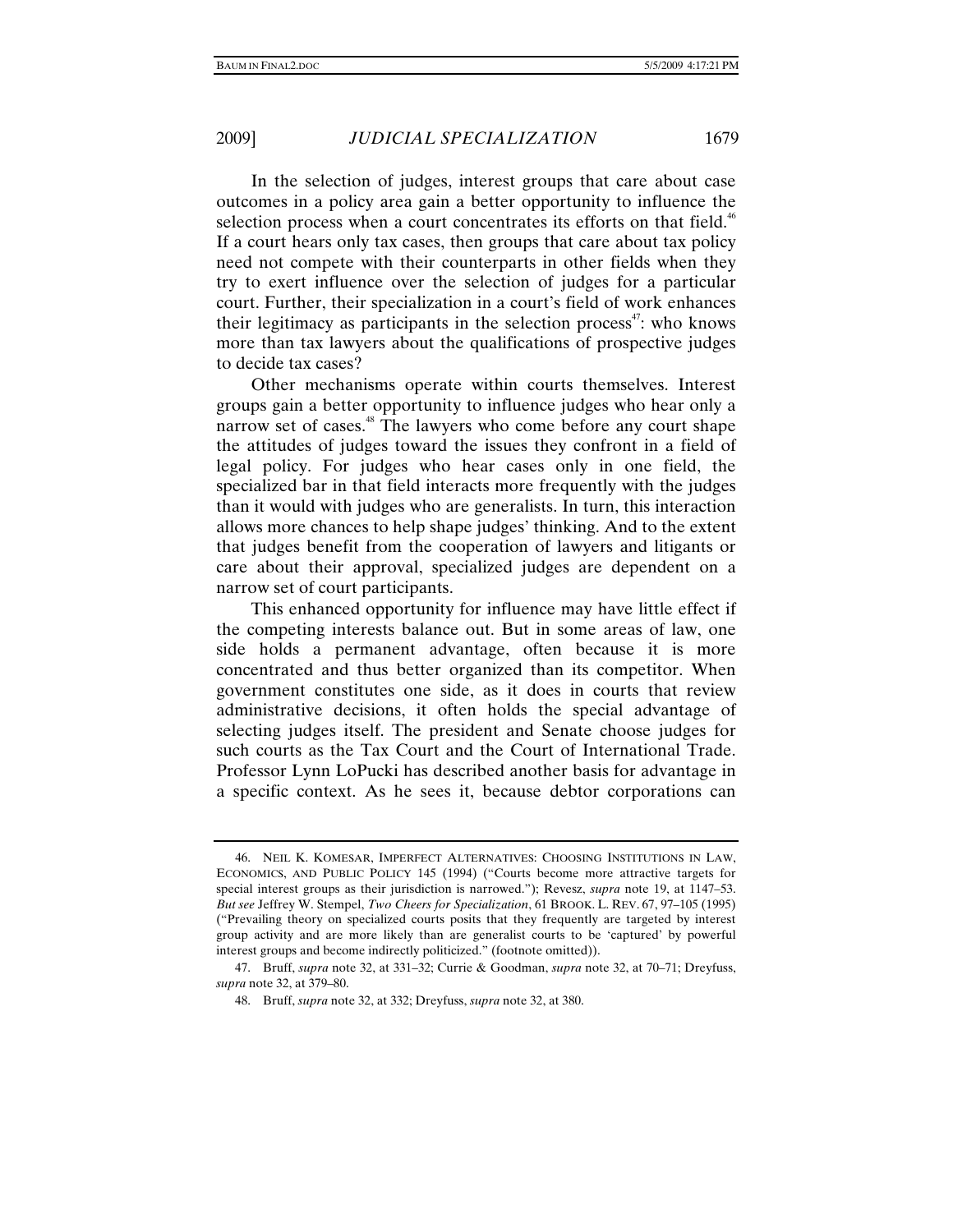choose among federal districts when they file for bankruptcy, they can steer cases to districts in which bankruptcy judges are favorable to debtor corporations and their attorneys. And because bankruptcy judges find large corporate bankruptcy cases attractive, they have a strong incentive to adopt those favorable policies.<sup>49</sup> Whether or not one side has an advantage in its influence over a court, the two sides that appear in litigation may share a point of view and thus jointly shape judges' perceptions. Arguably, this is the case with the preference of the patent bar for a relatively lenient standard of patentability. $50$ 

This list of potential effects may suggest that the negative effects of judicial specialization outweigh the positive consequences. That conclusion would be premature for several reasons. First, if specialization does increases efficiency and if the expertise that it fosters enhances the quality of decisionmaking, those benefits may outweigh any undesirable effects of specialization.

Second, some potential effects of specialization that seem negative on their face are not necessarily so. Judicial assertiveness sounds negative, but at least under some circumstances it might improve public policy. If specialization strengthens the influence of certain interests over a court's work, sometimes that enhanced influence too might bring about improvement in the quality of policy.

The most important reason to be cautious in reaching conclusions about the desirability of judicial specialization is the limited information that exists on its impact. The existing scholarship provides only a fragmentary understanding of the extent to which the potential effects of judicial specialization—positive, negative, or mixed—actually occur.<sup>51</sup> The dearth of information about the impact of specialization merits consideration.

 <sup>49.</sup> LYNN M. LOPUCKI, COURTING FAILURE: HOW COMPETITION FOR BIG CASES IS CORRUPTING THE BANKRUPTCY COURTS 19–24 (2005). For a different view, see Melissa B. Jacoby, *Fast, Cheap, and Creditor-Controlled: Is Corporate Reorganization Failing?*, 54 BUFF. L. REV. 401, 403 (2006).

 <sup>50.</sup> Baum, *supra* note 19, at 835.

 <sup>51.</sup> In this respect, judicial specialization is hardly unique among issues concerning the quality of judging and of court performance. In large part, the fragmentary understanding of such issues that scholarship provides reflects formidable methodological challenges, of which measuring quality is perhaps the most serious. On the task of measurement, see David F. Levi  $\&$ Mitu Gulati, *Judging Measures*, 77 UMKC L. REV. 1, 2 (2008) ("In order to achieve a more reliable and useful measurement, judges must be involved in the process of arriving at the right characteristics to measure and the right ways to measure them.").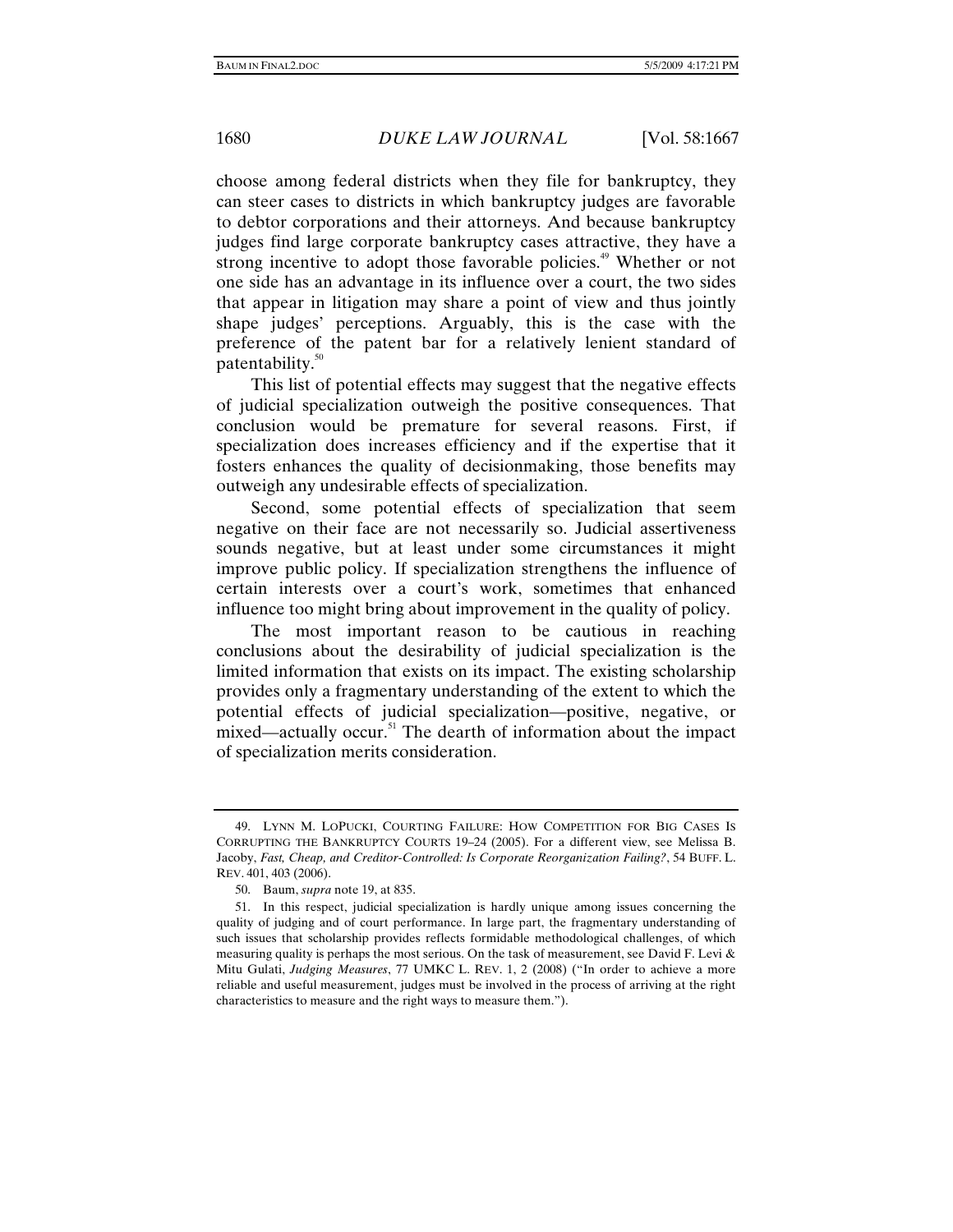### IV. ASCERTAINING THE EFFECTS OF SPECIALIZATION

The possibilities that I described in the preceding Part suggest that specialization of judges might have significant effects on their work. Debates over specific proposals for specialized courts and the general movement toward greater specialization in the courts reflect a belief that such effects exist. The empirical evidence on the impact of specialization, however, is limited. A considerable volume of scholarship discusses the performance of a few specialized courts, such as the Court of Appeals for the Federal Circuit, $52$  and types of courts, especially juvenile courts in the states.<sup>53</sup> But there are many other courts on whose work scholars have done little research, with the exception (in some instances) of analyses that focus on specific decisions or clusters of decisions.

Even for courts on which there is substantial scholarship, that scholarship typically provides little systematic evidence about how specialization affects the work of courts. Detailed studies of the behavior of specialized courts offer hints, sometimes very good hints, about the impact of specialization. One example is Professor Jonathan Lurie's study of the Court of Appeals for the Armed Forces, a study that examined the court's work in detail over its first three decades and thereby provided a good sense of its role in the military justice system.<sup>54</sup> But direct comparisons between generalist and specialized courts provide the best evidence about the effects of giving jurisdiction to specialized judges, and only a limited number of such studies exist.

To a degree, the dearth of comparative studies reflects the difficulty of comparing generalist and specialist judges. Sometimes, a good point of reference for comparison does not exist. To return to the example of the Foreign Intelligence Surveillance Court, nobody can really know how specialization has affected the court's review of warrants for surveillance because nonspecialized district judges never

<sup>52.</sup> *See, e.g.*, John R. Allison & Mark A. Lemley, *How Federal Circuit Judges Vote in Patent Validity Cases*, 27 FLA. ST. U. L. REV. 745, 765–66 (2000); Timothy J. O'Hearn, *Patent*  Law Reform via the Federal Courts Improvement Act of 1982: The Transformation of *Patentability Jurisprudence*, 17 AKRON L. REV. 453, 471–72 (1984).

<sup>53.</sup> *See, e.g.*, BARRY C. FELD, BAD KIDS: RACE AND THE TRANSFORMATION OF THE JUVENILE COURT 109–65 (1999); ELLEN RYERSON, THE BEST-LAID PLANS: AMERICA'S JUVENILE COURT EXPERIMENT 78–98 (1978); Sanford J. Fox, *Juvenile Justice Reform: An Historical Perspective*, 22 STAN. L. REV. 1187, 1187–88 (1970).

<sup>54.</sup> *See* JONATHAN LURIE, PURSUING MILITARY JUSTICE: THE HISTORY OF THE UNITED STATES COURT OF APPEALS FOR THE ARMED FORCES, 1951–1980, at 71–106 (1998).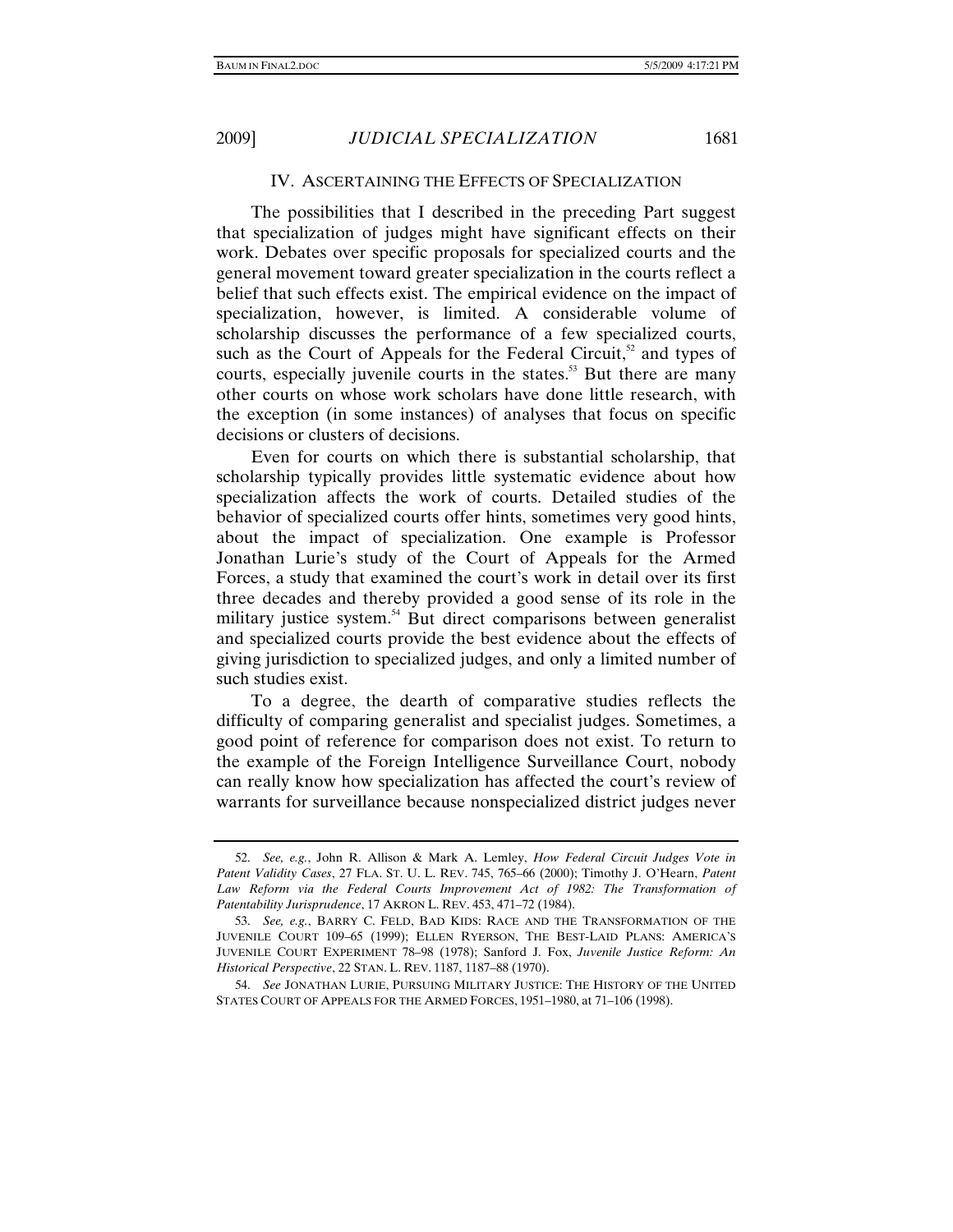carried out this review. A similar difficulty arises for some other specialized courts such as the Court of Appeals for the Armed Forces and the Court of Veterans Appeals.

Even when generalist and specialized courts decide the same types of cases, efforts to compare them can run into measurement problems. The federal district courts and the Tax Court both hear challenges to tax assessments by the Internal Revenue Service at the trial level. For this reason, comparison of the two is attractive. But differences between the two in jurisdiction and procedure complicate the task of comparison.<sup>55</sup> Because of these differences, intercourt comparisons of the proportions of decisions favoring the Internal Revenue Service and taxpayers are likely to be misleading. Scholars have done useful research comparing the Tax Court and district courts,<sup>56</sup> but they have not yet provided a clear picture of the impact of specialization on these courts' policies.

Still, meaningful comparisons are possible. In those instances in which jurisdiction is transferred from generalist to specialized courts, scholars can use records of both case outcomes and doctrinal positions to estimate the effects of the jurisdictional change, so long as they take into account possible changes in the composition of the cases that go to court. The transfer of patent infringement litigation from the federal courts of appeals to the Court of Appeals for the Federal Circuit is one instance in which there is enough evidence to make clear how the jurisdictional change affected judicial policy.<sup>57</sup>

<sup>55.</sup> *See* David Laro, *The Evolution of the Tax Court as an Independent Tribunal*, 1995 U. ILL. L. REV. 17, 24–29. The most important difference is that the Tax Court hears cases brought by people before they have paid their taxes, while the district courts hear lawsuits to recover money that people have already paid. This difference in itself ensures that the samples of cases heard by the Tax Court and the district courts are not entirely comparable.

<sup>56.</sup> *See, e.g.*, Robert M. Howard, *Comparing the Decision Making of Specialized Courts and General Courts: An Exploration of Tax Decisions*, 26 JUST. SYS. J. 135, 136–41 (2005); Daniel M. Schneider, *Assessing and Predicting Who Wins Federal Tax Trial Decisions*, 37 WAKE FOREST L. REV. 473, 474–75 (2002); Scott Hendrickson, Examining Judicial Independence: Article I v. Article III Courts 94–145 (Aug. 2006) (unpublished Ph.D. dissertation, Washington University) (on file with the *Duke Law Journal*). For another comparative study of review of administrative decisions by generalist and specialized federal courts, see UNAH, *supra* note 39, at 131–70.

<sup>57.</sup> *See* WILLIAM M. LANDES & RICHARD A. POSNER, THE ECONOMIC STRUCTURE OF INTELLECTUAL PROPERTY LAW 337–38 (2003) (discussing the shift to the Court of Appeals for the Federal Circuit and the resulting policy changes); Matthew D. Henry & John L. Turner, *The Court of Appeals for the Federal Circuit's Impact on Patent Litigation*, 35 J. LEGAL STUD. 85, 85– 91 (2006) (same); Glynn S. Lunney, Jr., *Patent Law, the Federal Circuit, and the Supreme Court: A Quiet Revolution*, 11 SUPREME CT. ECON. REV. 1, 1–7 (2003) (same); Gerald Sobel, *The Court*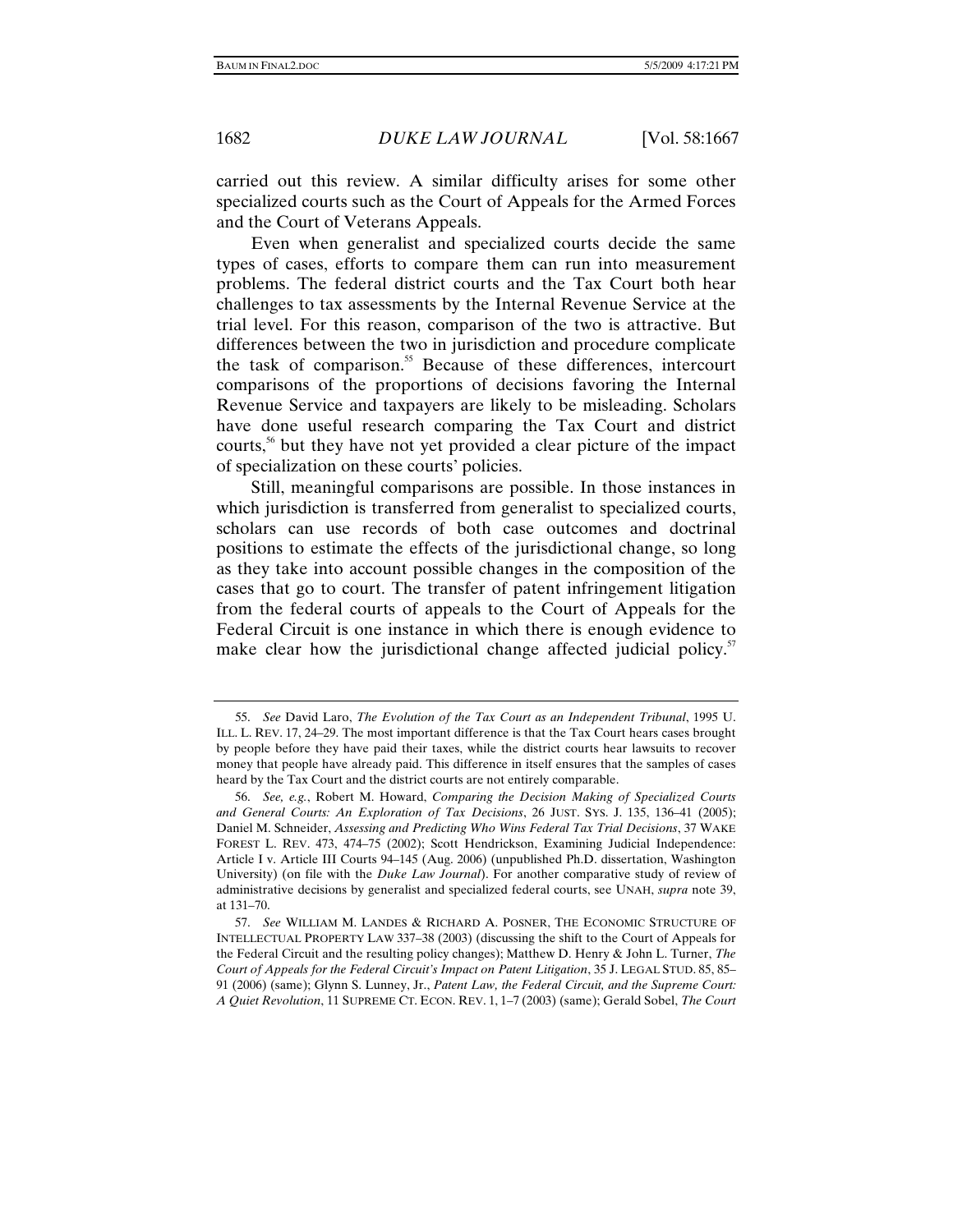Further, with appropriate controls for relevant differences, scholars can systematically compare generalist and specialized courts that hear the same kinds of cases. If comparisons of case outcomes between the district courts and the Tax Court are misleading, analysis of the legal doctrines they have adopted would produce more meaningful information with which to compare their policy positions.

The states provide abundant opportunities for analysis of both changes that occur when jurisdiction over a field is transferred from generalist to specialized courts and differences between generalist and specialized courts that hear similar cases. Studies can compare the processes and outputs of specialized courts with those of the generalist judges who formerly handled the same type of case in the same jurisdiction. Further, because each type of problem-solving court exists in only a limited number of jurisdictions, their work can be compared with the work of generalist courts in similar jurisdictions. One set of scholars took advantage of that opportunity in their study of the Midtown Community Court in New York City, comparing its actions with those of a generalist court in the same borough.<sup>58</sup> Similar studies could be done of an array of other specialized courts that exist in some states and localities but not in others.

Because this is an important issue, scholars could make a valuable contribution by adding to the body of empirical research on the impact of judicial specialization. Because of the difficulties involved in analyzing this impact and the limited scholarly attention that is given to this task, however, any growth in this body of research is likely to be slow.

In the meantime, the limited knowledge about the impact of specialization suggests the need for both scholars and participants in the policymaking process to be careful when making judgments about that impact. In debates over proposals for specialized courts, arguments about good or bad consequences of specialization are common even in the absence of much evidence about those

*of Appeals for the Federal Circuit: A Fifth Anniversary Look at Its Impact on Patent Law and Litigation*, 37 AM. U. L. REV. 1087, 1092–105 (1988) (same).

 <sup>58.</sup> MICHELE SVIRIDOFF ET AL., DISPENSING JUSTICE LOCALLY: THE IMPLEMENTATION AND EFFECTS OF THE MIDTOWN COMMUNITY COURT 109–38 (2000). The court was established to hear cases involving criminal offenses such as prostitution and disorderly conduct that advocates of the court perceived as damaging to the community and inadequately handled by the courts. *Id.* at 1–2.